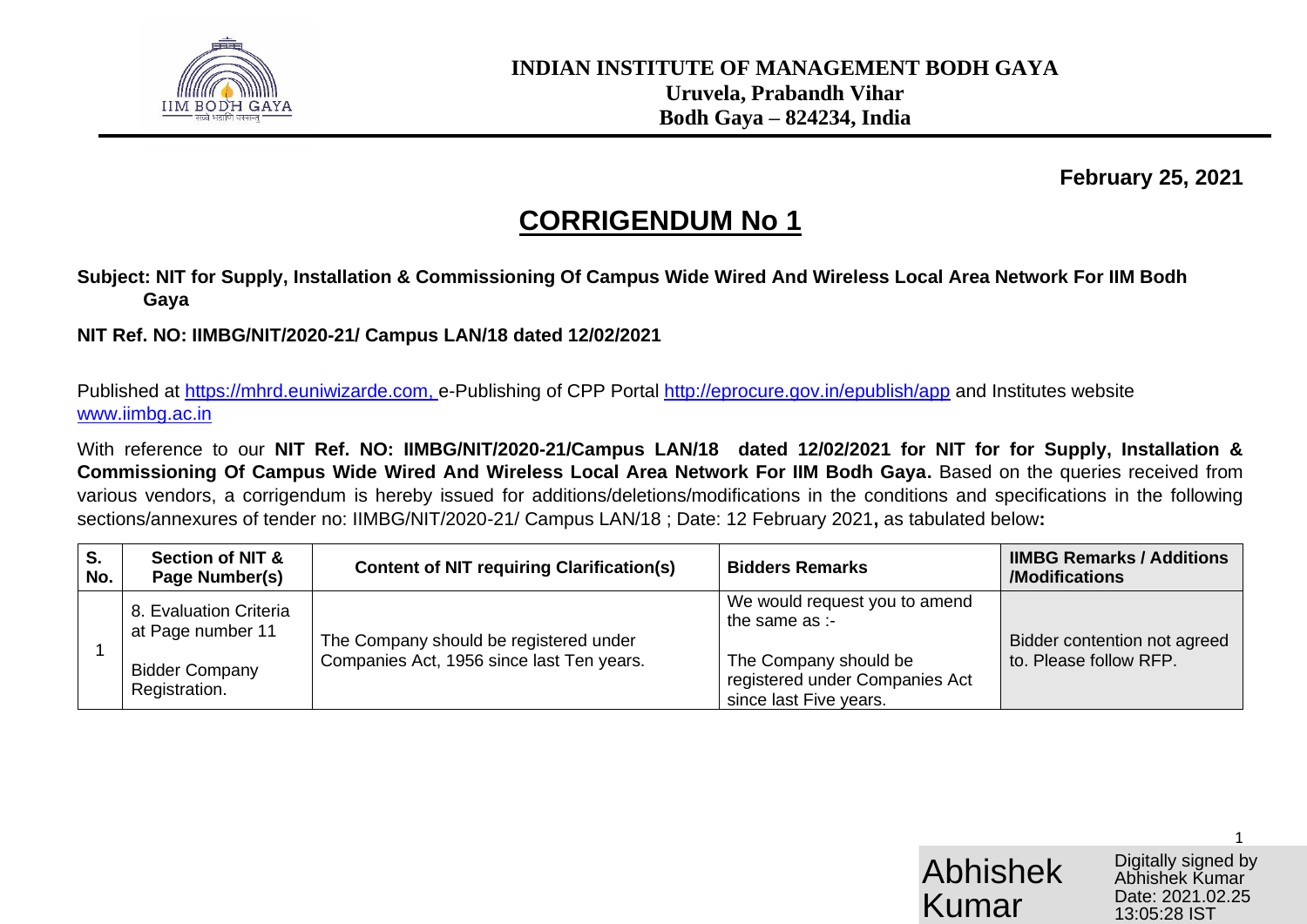

| 2 | 8. Evaluation Criteria<br>at Page number 11<br>Incorporation<br>Certificate             | Bidder should have experience of at least 10 years<br>(as on end date of tender) in the field of Information<br>Technology business /LAN, MAN, W AN.                                                                                                                                           | Bidders should be asked to submit<br>order copies against the proof of<br>this.                                                                                                                                                                                                                                                                         | "Valid copy of certificate of<br>incorporation and registration<br>certificate.<br><b>Bidders should also submit</b><br>order copies against the<br>proof of this." [Additional]                                                                                                                                                                                                                               |
|---|-----------------------------------------------------------------------------------------|------------------------------------------------------------------------------------------------------------------------------------------------------------------------------------------------------------------------------------------------------------------------------------------------|---------------------------------------------------------------------------------------------------------------------------------------------------------------------------------------------------------------------------------------------------------------------------------------------------------------------------------------------------------|----------------------------------------------------------------------------------------------------------------------------------------------------------------------------------------------------------------------------------------------------------------------------------------------------------------------------------------------------------------------------------------------------------------|
| 3 | Page 10, 7. Earnest<br>Money Deposit (EMD)<br><b>Details</b>                            | 1. EMD of Rs. 2,50,000/- (Rupees Two Lakh Fifty<br>Thousand only) to be deposited through online<br>mode only (RTGS/NEFT).                                                                                                                                                                     | Request you to add offline mode of<br>EMD Submission in the shape of<br><b>Bank Guarantee.</b>                                                                                                                                                                                                                                                          | Bidder contention not agreed<br>to. Please follow RFP.                                                                                                                                                                                                                                                                                                                                                         |
| 4 | 17. Technical<br>Specifications: Item<br>no. 10: 12 Fiber<br>Singlemode Cable, Pg<br>36 | Cable Type: 12 fiber Single Mode, Armored,<br>Unitube, Gel filled cable complying to ISO.IEC<br>11801 - 2nd Edition, type OS2; AS/ACIF S008;<br>AS/NZS 3080, ITU-T REC G 652D, IEC<br>60793/60794, TIA 568, EIA 455; suitable for use in<br>direct burial, outdoor ducts and backbone cabling. | Since the cable is specified to<br>suite the outdoor applications as<br>well, does it need to comply to the<br>Telcordia GR-20 specifications for<br>OSP cable construction. Please<br>confirm. In case the cable is to be<br>used in indoor/outdoor<br>installations, then we request ot<br>consider Fire protected LSFRZH<br>jacket, instead of HDPE. | Cable Type: 12 fiber Single<br>Mode, Armored, Unitube, Gel<br>filled cable complying to<br>ISO.IEC 11801 - 2nd Edition,<br>type OS2; AS/ACIF S008;<br>AS/NZS 3080, ITU-T REC G<br>652D, IEC 60793/60794, TIA<br>568, EIA 455; suitable for use<br>in direct burial, outdoor ducts<br>and backbone cabling.<br>"Telcordia G-20 should<br>comply and HDPE/LSFRZH<br>both will be allowed"<br><b>[Additional]</b> |
| 5 | 17. Technical<br>Specifications: Item<br>no. 10: 12 Fiber<br>Singlemode Cable, Pg<br>36 | Attenuation: @ 1310nm <= 0.35 db/Km MAX,<br>@1550nm <= 0.22 db/Km MAX                                                                                                                                                                                                                          | Pease clarify if the Singlemode<br>Fiber shall comply to CWDM<br>requirements. If yes, then please<br>consider the Loss values at water<br>peak zone, i.e., @1380-1386nm<br>$\epsilon$ =0.31dB/Km                                                                                                                                                       | Bidder contention not agreed<br>to. Please follow RFP.                                                                                                                                                                                                                                                                                                                                                         |
| 6 | 17. Technical<br>Specifications: Item<br>no. 10: 12 Fiber                               | Cable weight Kg/Km: 80 Kg/Km                                                                                                                                                                                                                                                                   | Please allow a suitable range for<br>cable weigth as:<br>80 -100 Kg/Km                                                                                                                                                                                                                                                                                  | Cable weight Kg/Km:<br>minimum 80 Kg/Km<br>[Modified]                                                                                                                                                                                                                                                                                                                                                          |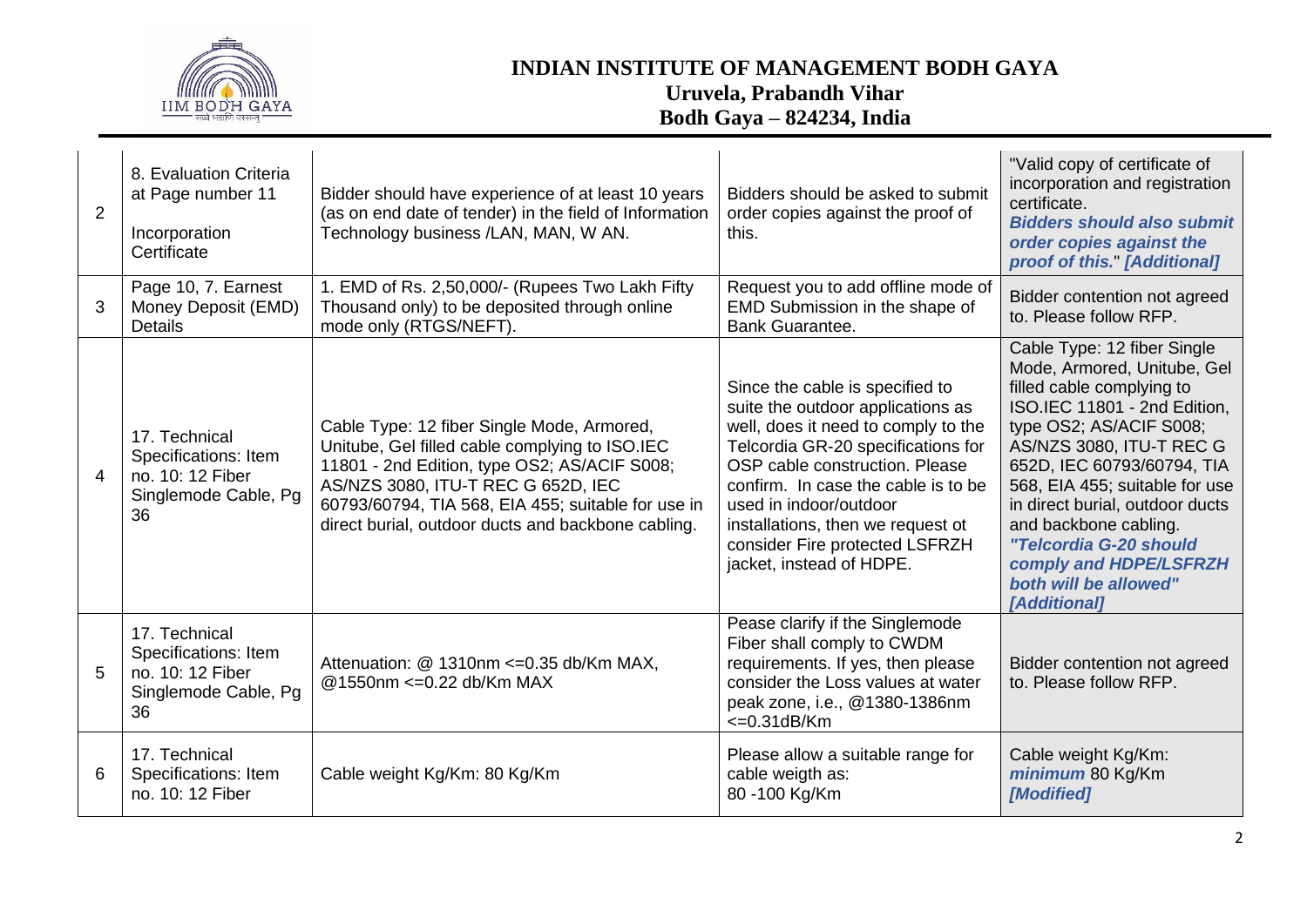

|                | Singlemode Cable, Pg<br>36                                                                                                                                                                                |                                                                                                                                                                                                                          |                                                                                                                                                                                                                                                                                                                                                                                                                                                                                                                           |                                                                                                                                                                                                             |
|----------------|-----------------------------------------------------------------------------------------------------------------------------------------------------------------------------------------------------------|--------------------------------------------------------------------------------------------------------------------------------------------------------------------------------------------------------------------------|---------------------------------------------------------------------------------------------------------------------------------------------------------------------------------------------------------------------------------------------------------------------------------------------------------------------------------------------------------------------------------------------------------------------------------------------------------------------------------------------------------------------------|-------------------------------------------------------------------------------------------------------------------------------------------------------------------------------------------------------------|
| $\overline{7}$ | 17. Technical<br>Specifications: Item<br>no. 11: LC-LC Fiber<br>Patch Cord, Pg 37                                                                                                                         | LC to LC Duplex tuned Fiber Optic Patch Cord 3<br>Mtr, 9/125 Micron                                                                                                                                                      | Request you to consider: LC/UPC<br>to LC/UPC Duplex Fiber Optic<br>Patch Cord, 9/125 Micron<br>G.657A1 Bend Insensitive<br>Singlemode.                                                                                                                                                                                                                                                                                                                                                                                    | LC/UPC to LC/UPC Duplex<br>Fiber Optic Patch Cord,<br>9/125 Micron [Modified]                                                                                                                               |
| 8              | 17. Technical<br>Specifications: Item<br>no. 11: LC-LC Fiber<br>Patch Cord, Pg 37                                                                                                                         |                                                                                                                                                                                                                          | Request to consider at a minimum:<br>UL listing for the patch cords.                                                                                                                                                                                                                                                                                                                                                                                                                                                      | Bidder contention not agreed<br>to. Please follow RFP.                                                                                                                                                      |
| 9              | 17. Technical<br>Specifications:<br>Item no. 12 : Minimum<br>technical<br>specifications for Fiber<br>Optic Rackmount LIU,<br>loaded with LC<br>adapter plates, Splice<br>Tray and LC Pigtails,<br>Pg 38. | Configurable Fibre drawer is a 1U rack mount unit<br>for storing and terminating incoming fibre cable.<br>Using our vast range of 6 Pak Plates you can<br>configure your fibre system to suit all fibre<br>applications. | The specification and description<br>of the LIU is different and<br>contradictory. Fully loaded LIU as<br>per description (in header and in<br>BOQ) is recommended for all new<br>installations.<br>The given specs suggests that<br>feature may have been copied<br>from any product datasheet.<br>Please clarify if this is some type<br>error and we need to ignore this<br>spec and supply fully loaded shelf,<br>pre-installed with adapters,<br>pigtails, cable management and<br>splice trays, as per description. | <b>Supply of fully loaded</b><br>shelf, pre-installed with<br>adapters, pigtails, cable<br>management and splice<br>trays, as per description<br>and the rest specification<br>should be same<br>[Modified] |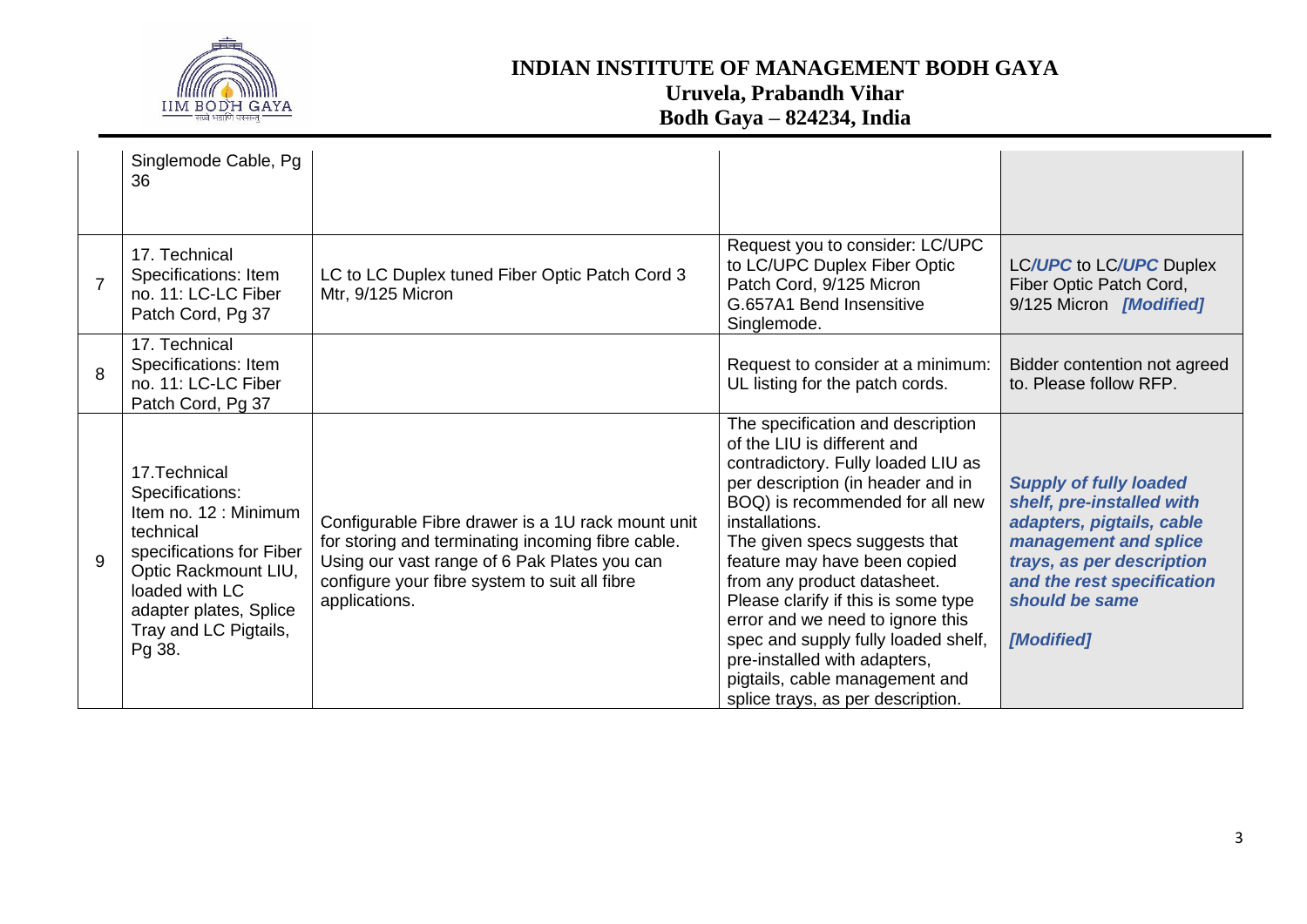

| 10 <sup>°</sup> | 17. Technical<br>Specifications:<br>Item no. 13 : Minimum<br>technical<br>specifications for<br>CAT6 UTP Cable, Pg<br>38 | Category 6 Unshielded Twisted Pair 4 pair cable<br>shall be compliant with ANSI/TIA/EIA-568-B.2-1<br><b>Additional Transmission Performance</b><br>Specifications for 4-pair Category 6 Cabling. The<br>Cable should be tested by third party upto 700 MHz<br>and report should be submitted along with bid. | The standard ANSI/TIA/EIA-568-<br>B.2-1 is almost 15 years old. The<br>latest standard is <b>ANSI/TIA 568.2-</b><br><b>D.</b> Request to consider the latest<br>standard for product specifications.<br>Also Request to amend the<br>testing limit to 600Mhz instead of<br>700Mhz. | Category 6 Unshielded<br>Twisted Pair 4 pair cable<br>shall be compliant with<br>ANSI/TIA/EIA-568-B.2-1<br><b>Additional Transmission</b><br><b>Performance Specifications</b><br>for 4-pair Category 6 Cabling.<br>Revised parameters as "The<br><b>Cable should be tested by</b><br>third party upto 600-700<br><b>MHz and report should be</b><br>submitted along with bid."<br>[Modified] |
|-----------------|--------------------------------------------------------------------------------------------------------------------------|--------------------------------------------------------------------------------------------------------------------------------------------------------------------------------------------------------------------------------------------------------------------------------------------------------------|------------------------------------------------------------------------------------------------------------------------------------------------------------------------------------------------------------------------------------------------------------------------------------|-----------------------------------------------------------------------------------------------------------------------------------------------------------------------------------------------------------------------------------------------------------------------------------------------------------------------------------------------------------------------------------------------|
| 11              | 17. Technical<br>Specifications:<br>Item no. 13 : Minimum<br>technical<br>specifications for<br>CAT6 UTP Cable, Pg<br>38 | Jacket material should be FR-PVC                                                                                                                                                                                                                                                                             | Request to consider Jacket<br>material of LSZH, compliant to<br>IEC 60332-3-22, IEC 61034-2 and<br>60754-2.                                                                                                                                                                        | Jacket material should be<br>FR-PVC/LSZH<br>[Modified]                                                                                                                                                                                                                                                                                                                                        |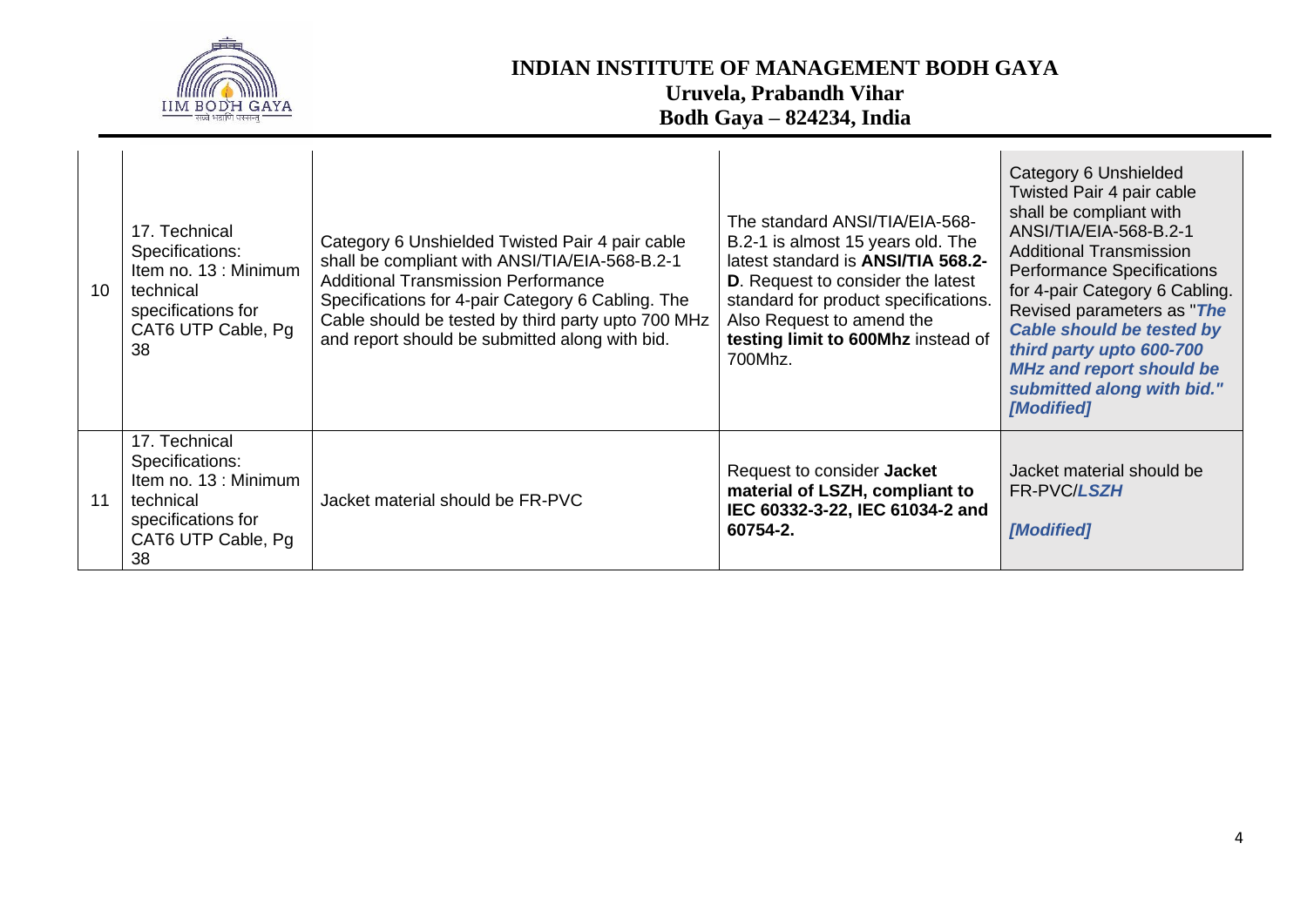

| 12 <sup>2</sup> | 17. Technical<br>Specifications:<br>Item no. 13 : Minimum<br>technical<br>specifications for<br>CAT6 UTP Cable, Pg<br>39 | Max. Temperature 75°C                                        | Please amend this to +60°C                                                                                                                                                       | Construction: 4 twisted pairs<br>separated by internal X<br>shaped, 4 channel, polymer<br>spine / full separator. Half<br>shall not be accepted.<br><b>Conductor Solid Copper</b><br><b>Conductor Diameter</b><br>0.56±0.005mm (23 AWG)<br><b>Insulator Polyolefin</b><br>Outer Diameter 6.0±0.4mm<br>Max. Temperature +60°C or<br><b>better</b><br>[Modified] |
|-----------------|--------------------------------------------------------------------------------------------------------------------------|--------------------------------------------------------------|----------------------------------------------------------------------------------------------------------------------------------------------------------------------------------|----------------------------------------------------------------------------------------------------------------------------------------------------------------------------------------------------------------------------------------------------------------------------------------------------------------------------------------------------------------|
| 13              | 17. Technical<br>Specifications:<br>Item no. 13 : Minimum<br>technical<br>specifications for<br>CAT6 UTP Cable, Pg<br>39 | Missing IEEE 802.3bt PoE compliance                          | Please confirm if the intended<br>CAT6 cabling system need to<br>comply to the latest IEEE<br>802.3bt (Type 4) specifications<br>for efficient PoE transmission to<br>AP's.      | Bidder contention not agreed<br>to. Please follow RFP.                                                                                                                                                                                                                                                                                                         |
| 14              | 17. Technical<br>Specifications:<br>Item no. 13 : Minimum<br>technical<br>specifications for<br>CAT6 UTP Cable, Pg<br>39 | Missing electrical properties & 3rd party<br>certifications. | Please consider at a minimum:<br><b>Max DC resistance of Cable:</b><br><7.61Ohm/100m;<br><b>Cable must be ETL Verified to</b><br>ANSI/TIA 568.2-D and ISO/IEC<br>11801 for CAT6. | Bidder contention not agreed<br>to. Please follow RFP.                                                                                                                                                                                                                                                                                                         |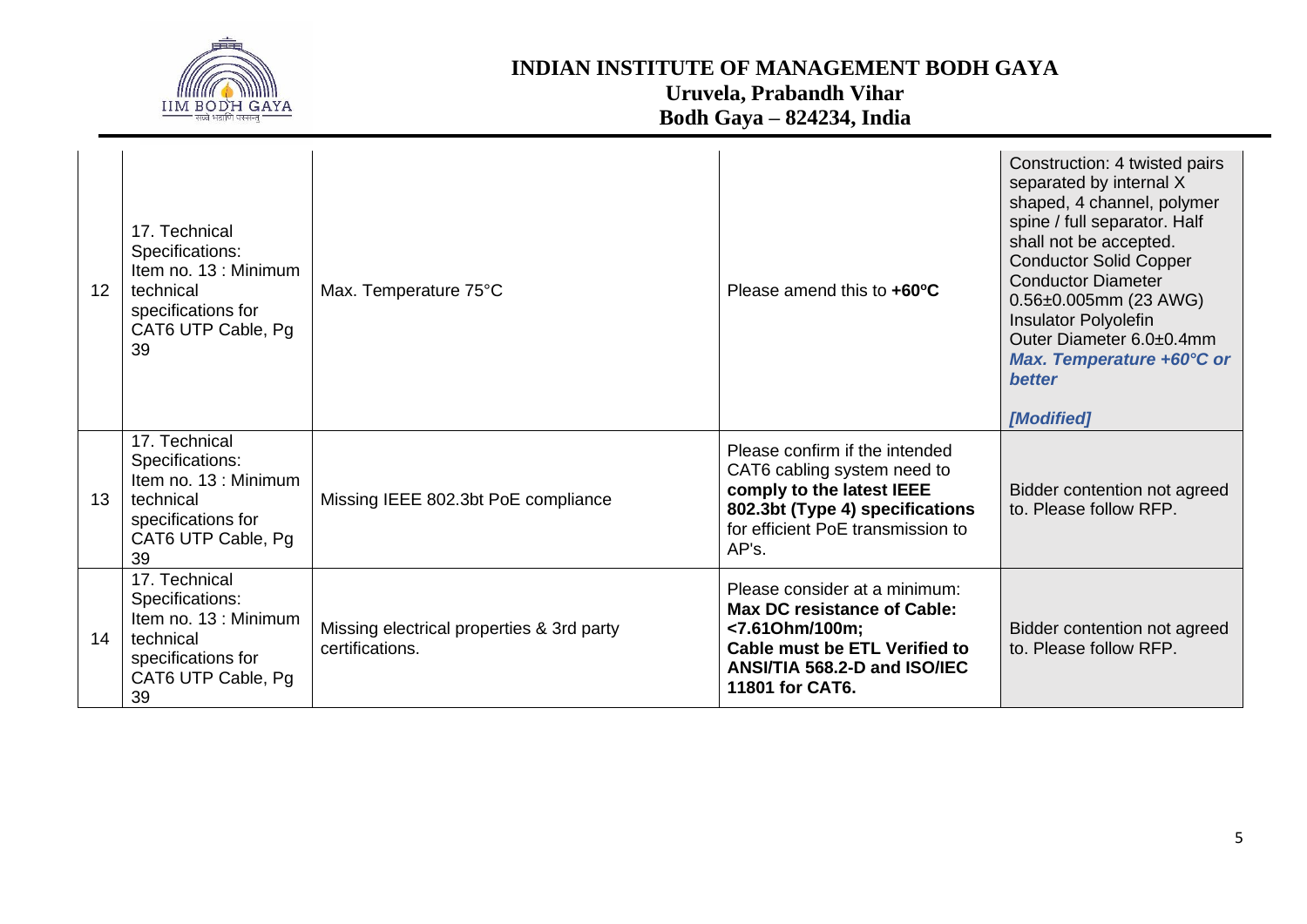

| 15 <sup>15</sup> | 17. Technical<br>Specifications:<br>Item no. 16 : Minimum<br>technical<br>specifications for 24<br>port CAT6 Patch<br>Panel, Pg 39       | 19" 24-port, loaded with Jack, A key product used<br>in both Category 6 link and channel gigabit<br>ethernet applications. The IDC section consists of<br>V-shaped contacts that flex not fatigue when<br>terminated. Each port features spring-loaded<br>shutter and can be colour coded to match jack<br>outlets. Offering both front and rear labelling<br>options, the patch panel is constructed of cold-<br>rolled steel for additional strength and durability. | The language and features like<br>'spring-loaded shutters' are<br>specific to single brand. Hence<br>request you to consider generic<br>specification for "CAT6 UTP<br><b>Modular Patch Panel compliant</b><br>to ANSI/TIA 568-C.2 or latest, 24<br>port, 1U, with rear cable<br>manager. Panel construction<br>with Powder coated steel<br>material."                             | <b>CAT6 UTP Modular Patch</b><br><b>Panel compliant to</b><br>ANSI/TIA 568-C.2 or latest,<br>24 port, 1U, with rear cable<br>manager. Panel<br><b>construction with Powder</b><br>coated steel material.<br>[Modified] |
|------------------|------------------------------------------------------------------------------------------------------------------------------------------|------------------------------------------------------------------------------------------------------------------------------------------------------------------------------------------------------------------------------------------------------------------------------------------------------------------------------------------------------------------------------------------------------------------------------------------------------------------------|------------------------------------------------------------------------------------------------------------------------------------------------------------------------------------------------------------------------------------------------------------------------------------------------------------------------------------------------------------------------------------|------------------------------------------------------------------------------------------------------------------------------------------------------------------------------------------------------------------------|
| 16               | 17. Technical<br>Specifications:<br>Item no. 17 : Minimum<br>technical<br>specifications for<br><b>CAT6</b> Information<br>Outlet, Pg 40 | Cat 6 Jack is designed to maintain clean secure<br>connections. The RJ-45 jack features 'spring-<br>loaded shutter' which protects it from dust and<br>contaminants as well as provides tactile feedback -<br>the spring-loaded shutter pops out an improperly<br>seated patch cord-all with single-handed plug-in<br>and removal.                                                                                                                                     | Please consider generic<br>performance based features as<br>"CAT6 UTP Modular Jack<br>complaint to ANSI/TIA 568-C.2,<br>UL listed, IEEE 802.3bt (Type 4)<br>PoE compliant, shall have strain<br>relief and bend limiting unit to<br>protect termination contacts.<br>Plug Retention force of min 85N.<br>Must be certified for 4 connector<br>channel performance upto<br>600Mhz." | <b>CAT6 UTP Modular Jack</b><br>complaint to ANSI/TIA 568-<br>C.2 or latest.<br>[Modified]                                                                                                                             |